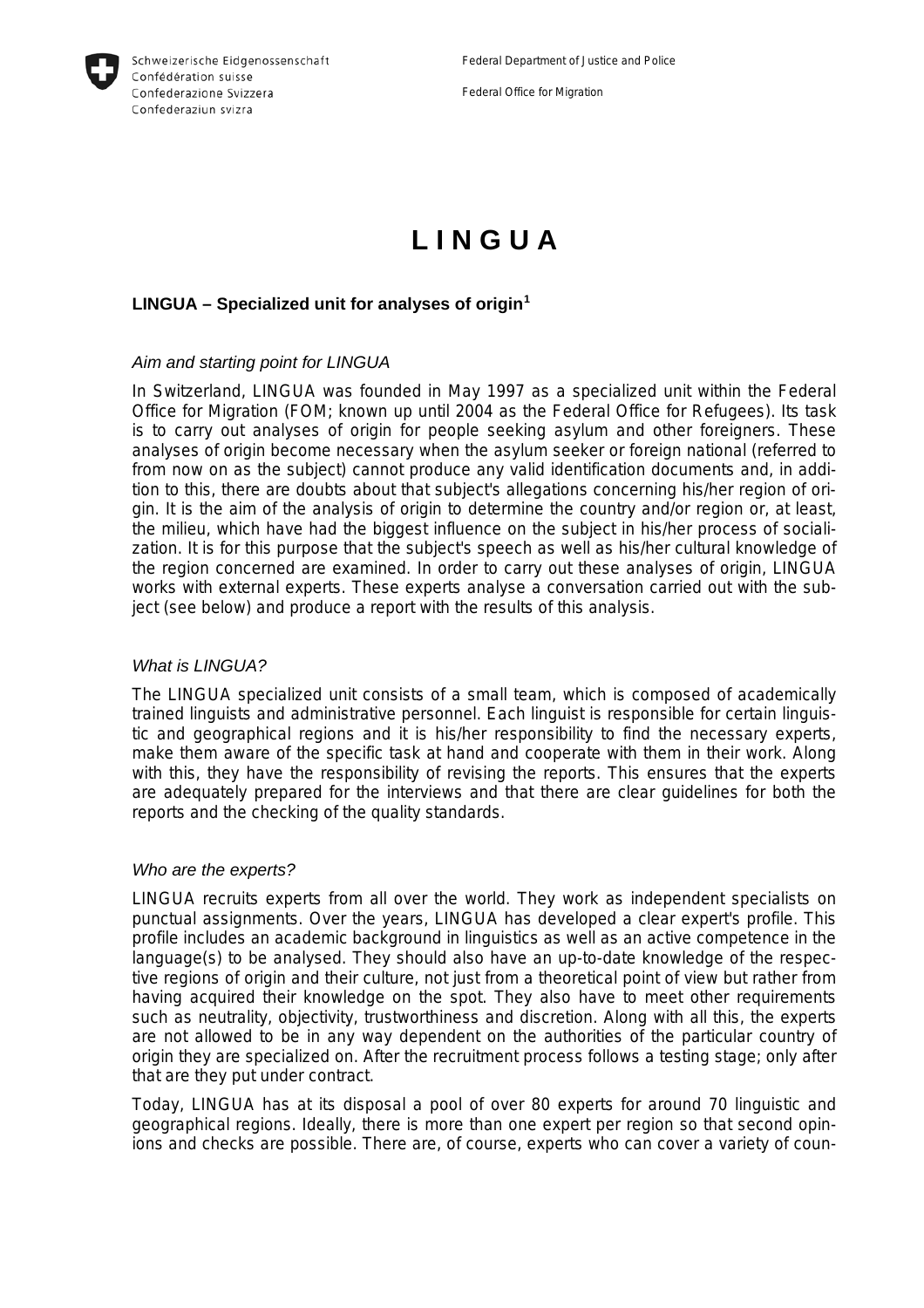tries because they are competent for speech areas which include several countries or because they are competent for several languages/dialects.

The names of the experts are not published. However, each report has attached to it an anonymous, academic ré sumé of the respective expert, which attests the qualifications of the expert. This includes, for example, education, knowledge of the relevant language(s) and the length of his or her professional contact with the respective language(s) and region(s).

# *The working method of LINGUA - The interview as a basis for the analysis*

In order to carry out the analysis of origin process, the subject is interviewed by an expert or a specially trained interviewer and the interview is recorded. This procedure differs from the method used in many other countries where the interview is carried out by the case officer<sup>[2](#page-4-1)</sup> with the help of an interpreter. There are several reasons for having a direct interview using an expert or a specially trained interviewer: it is possible to ask the questions that are relevant for the expert both on the culture and also on the language(s) which the subject speaks; the interview is conducted outside the framework of an asylum interview and does not go into the subject's reasons for seeking asylum; the expert or interviewer talks to the subject in all his/her stated languages (if this is possible); the expert will have enough spoken material from the subject since duplications<sup>[3](#page-4-1)</sup> (translation/retranslation) are avoided.

During the interview and in the analysis which follows, the expert must rely on the details and the profile given by the subject and, correspondingly, evaluate his/her language competence and his/her statements. A certain amount of information on the profile of the subject is checked at the beginning of the interview, including the region of origin and languages spoken but also the ethnicity, family origin, education and chosen profession or job. The topics covered in the interview must be adapted to the level of education and social background of the subject and his/her knowledge and speech competence must be evaluated with reference to his/her biography. It is important that the interview is conducted as naturally and spontaneously as possible, so that, particularly on a linguistic level, the best possible collection of data can be achieved. This is not always easy in view of the circumstances under which the interviews take place. The interviewing technique, therefore, forms an important component in the training of experts and has also been the subject of a research project<sup>[4](#page-4-1)</sup> initiated by LINGUA. The experts communicate with the subject via telephone. For reasons of security and anonymity, face to face interviews are usually avoided. Furthermore, the use of the telephone makes it possible to conduct several interviews on the same day, even though the subjects may be in a variety of locations all over Switzerland. If an expert lives abroad, the communication can be carried out using a telephone conference link.

The interview, which normally lasts between 45 to 60 minutes, is recorded. This recording represents the legal basis for the analysis. The expert can listen to the interview as often as necessary in order to complete the analysis. If needs be, the recording can be sent to other experts for analysis. All this allows a variety of experts to combine their linguistic and cultural knowledge so that even more complex cases can be adequately dealt with. This also allows for the testing of experts and for the checking of the quality of the interview and/or the checking of the quality of the report produced by another expert.

#### *The working method of LINGUA - Reports and quality criteria*

The reports compiled by the experts must correspond to the standard that LINGUA has set out. This is valid for the form, the depth and manner of the argumentation as well as for the use of the result categories (s. Chapter 1.4.3.). On the one hand, this leads to a consistent model for the LINGUA reports, which makes it considerably easier for the people using it (e.g. the case officers but also the judges) to find the traceability of the results. On the other hand, one can check the minimal criteria, which are necessary to determine the result categories.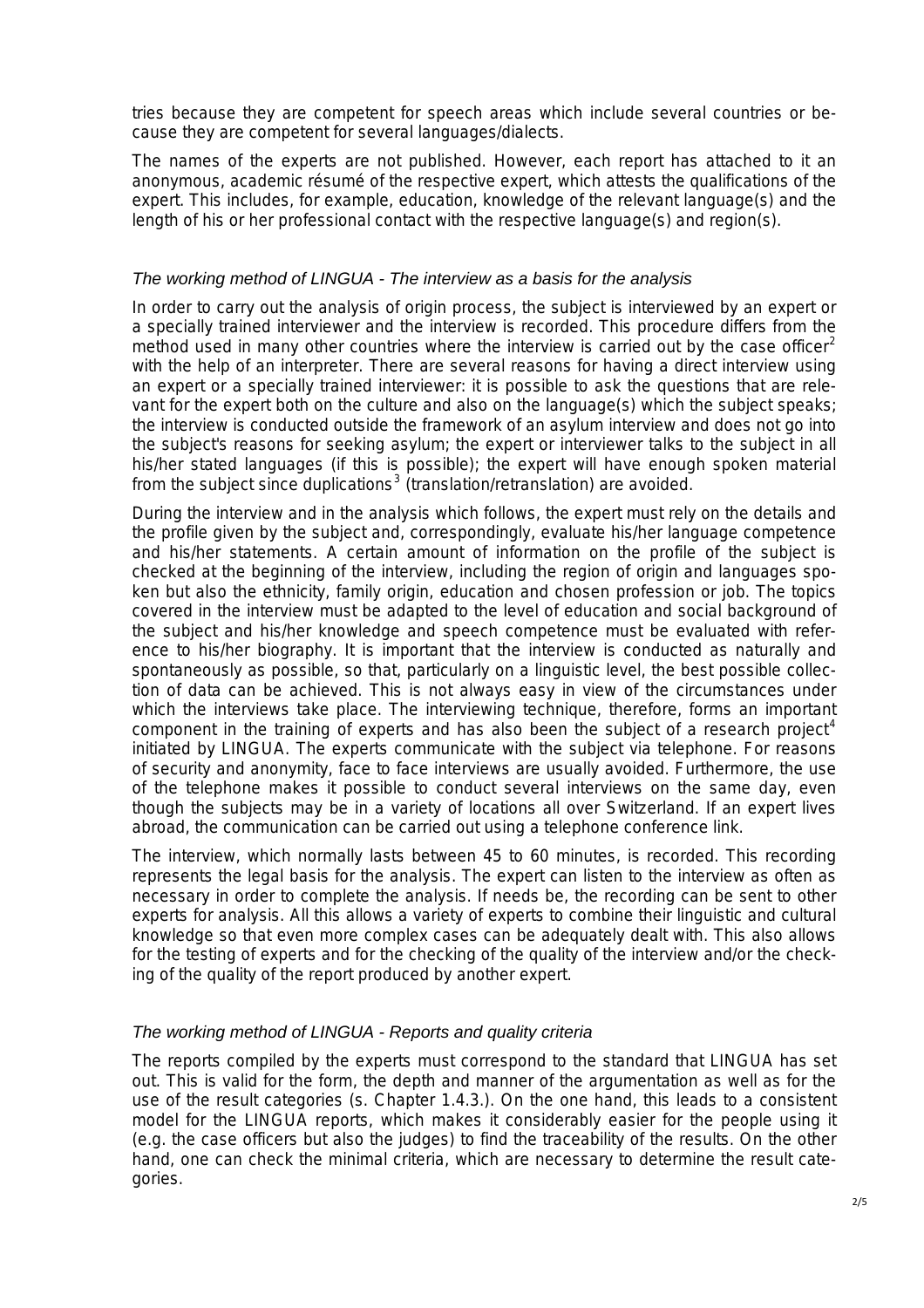In order to examine the subject's knowledge of the country and its culture, at least five different aspects of everyday life (e.g. eating habits, geography, administration, religion, clothing habits) must be discussed during the interview. Concerning the linguistic analysis, at least eight relevant aspects must be analysed (from at least 2 different, linguistic areas like phonology, morphology, syntax, vocabulary), in order to describe and evaluate the subject's speech. Each of these linguistic elements is compared with the variety which is normally to be found in the subject's alleged region/milieu of origin. Any discrepancies in the subject's speech must be mentioned by the expert (e.g. if he/she does not speak the official language of the country; if he/she speaks a variety of the language, which is not spoken in the country he/she names as his/her country of origin). This is the same for any interference caused with any other variety of language, which can be recognised in the speech of the subject. All the languages and/or dialects spoken by the subject should be analysed as far as it is possible.

# *The working method of LINGUA - Result categories*

In accordance with his/her conclusions, the expert can choose between several resultcategories, whose application is based on the quality criteria, which have been mentioned. A definite result requires that all the relevant arguments in the analysis can confirm or invalidate the allegations, which the subject provides about his/her origin. Since this is not always the case, the expert may call on further result-categories, which allow him/her to express a degree of possibility. These can be used in the case of contradictory statements or inconsistencies or when the expert finds it impossible to evaluate all the available elements.

### *Legal context*

The basic precept of using analyses of origin of the subject in the area of asylum is not literally laid down in Swiss asylum law. Article 32.2.b of this law states that any deception concerning the identity of a subject can be determined through a dactyloscopic test or "other means of proof" and the LINGUA reports are recognised as being amongst these<sup>[5](#page-4-1)</sup>.

Since the name of the expert and the report itself are not published, the Swiss Asylum Appeal Commission (ARK) stated its view in the decision of 20.10.1998 that the reports compiled by LINGUA cannot be regarded as a formal expertise within the realms of Swiss law. However, since the minimal demands regarding the guarantee of reliability, objectivity and neutrality were upheld, LINGUA analyses were regarded as having a heightened degree of proof<sup>[6](#page-4-1)</sup>. Using LINGUA analyses to determine the origin of asylum seekers is, as a consequence, judicially confirmed in law and is now an integral part of the asylum procedure in Switzerland.

# **Analyses of origin: Reactions from the academic world and further development.**

If one observes the development of analyses of origin made by the public administrations of a variety of Western European states, one can say that the first theoretical concerns were, at the beginning, extremely modest and that, for example, awareness of the complexity of the linguistic part of the analysis of origin only set in little by little<sup>[7](#page-4-1)</sup>.

This has drawn criticism first of all because clarifications in the area of asylum are generally a sensitive topic in which the ethic aspects of such clarifications come into play, but also because the units did not actively inform the public about their different procedures and kept the experts involved in such clarifications anonymous. Consequently, a criticism which has often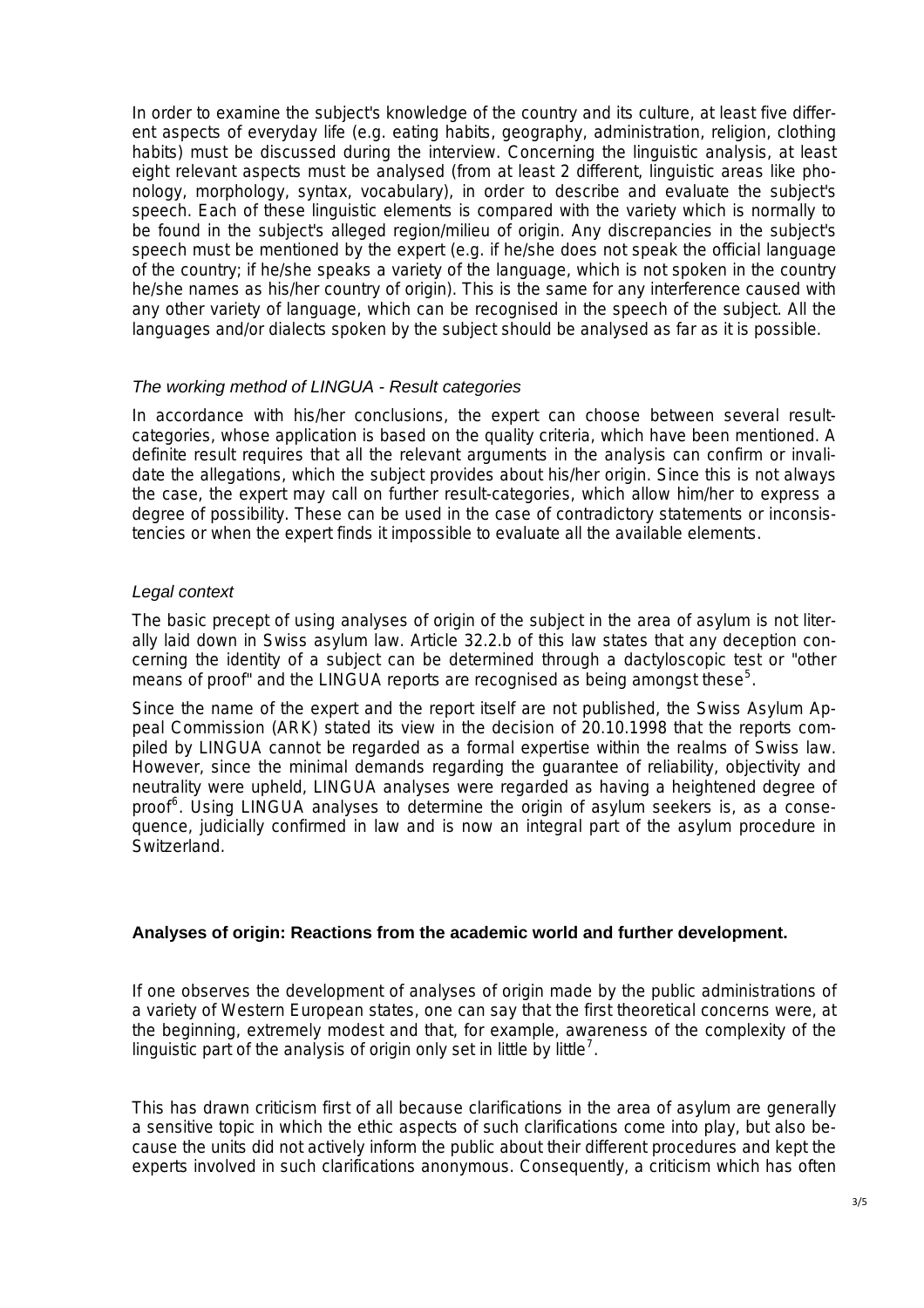been expressed, not only by the scientific world but also by the media, concerns the lack of transparency in the procedure itself<sup>[8](#page-4-1)</sup>. Secondly, criticism was expressed on the use of "speech analysts" who are not academically trained linguists but merely people who have native competence of the languages to be analysed. Native speakers lack the necessary, theoretical knowledge to describe certain languages and speech phenomena and they do not possess the important, basic foundations of dialectology and sociolinguistics<sup>[9](#page-4-1)</sup>. Finally, the results of he analyses were often interpreted as results on the nationality of a subject. However, it should be stressed that an analysis of origin can of course in no way determine the nationality of a person but rather the milieu and region of their socialization.

This point is referred to in the Guidelines<sup>[10](#page-4-1)</sup>, which were drawn up in 2004 by an international group of linguists in order to define the basic principles for analyses of origin and to give recommendations for the implementation and use of such analyses. They also state, amongst other things, that linguistic analyses must be carried out by qualified linguists, who should have the right to remain anonymous as long as they can prove their qualifications. It was also pointed out that linguistic borders do not always correspond with political borders and that a variety of linguistic phenomena like, for example, *code-switching, style-shifting* or accommo-dation effects<sup>[11](#page-4-1)</sup> need to be considered.

The Guidelines coincide with the methods of work developed by LINGUA. In addition, the reports produced by LINGUA do not only consist of a linguistic analysis of the speech pattern(s) but are complemented with an evaluation of the socio-cultural knowledge of the subject. This enables the achievement of more reliable results, particularly in those cases where varieties of speech cross borders (this is a problem also mentioned in the Guidelines). The examining of the social and cultural knowledge of a person is of great significance particularly for a speaker of a language/dialect that has not or only poorly been researched, which is the case in many African languages.

Furthermore, the LINGUA team which, as has been stated, consists of linguists who are aware of the possibilities and limits of such analyses, thinks that it is important to provide the experts with its support and to proofread each report thoroughly.

The possibilities for evaluating the quality of the analyses in a systematic and uniform manner have been researched very little up to now: thus, in the context of asylum and foreign nationals, successful readmissions and recognitions through the state of origin–or even through documents which turn up at a later point–can provide a certain amount of information on the validity of the result. However, this information is not systematically transmitted to LINGUA. Moreover, the aforementioned problem persists, namely that the determination of the country of socialization of a person does not necessarily tell us whether he/she is a national of that particular county. Also the topic of the eliciting of data has only been discussed and researched<sup>[12](#page-4-1)</sup> in a limited way up to now. In this respect, the research project on LINGUA interviews has produced new insights. LINGUA also strives to promote the dialogue between administrations and the scientific community. Therefore, LINGUA regularly takes part in national and international events concerning linguistics[13](#page-4-1) and cultivates contacts with scientific institutions as well as foreign partner organisations with the purpose of exchanging gathered experiences, discussing the various procedural processes and acquiring knowledge and inputs from the academic world.

For this reason, in summer 2008, LINGUA organized a workshop on the topic of 'Linguistic Analyses within the Asylum Procedure'. Participants included representatives from various European organisations that establish such analyses of origin, as well as academics from many different countries. The goal of the workshop was to provide more transparency in the field of analyses of origin, present the different working methods of the various organisations, exchange experiences and discuss the possibilities and limitations of such analyses with the help of the attending scientists $14$ .